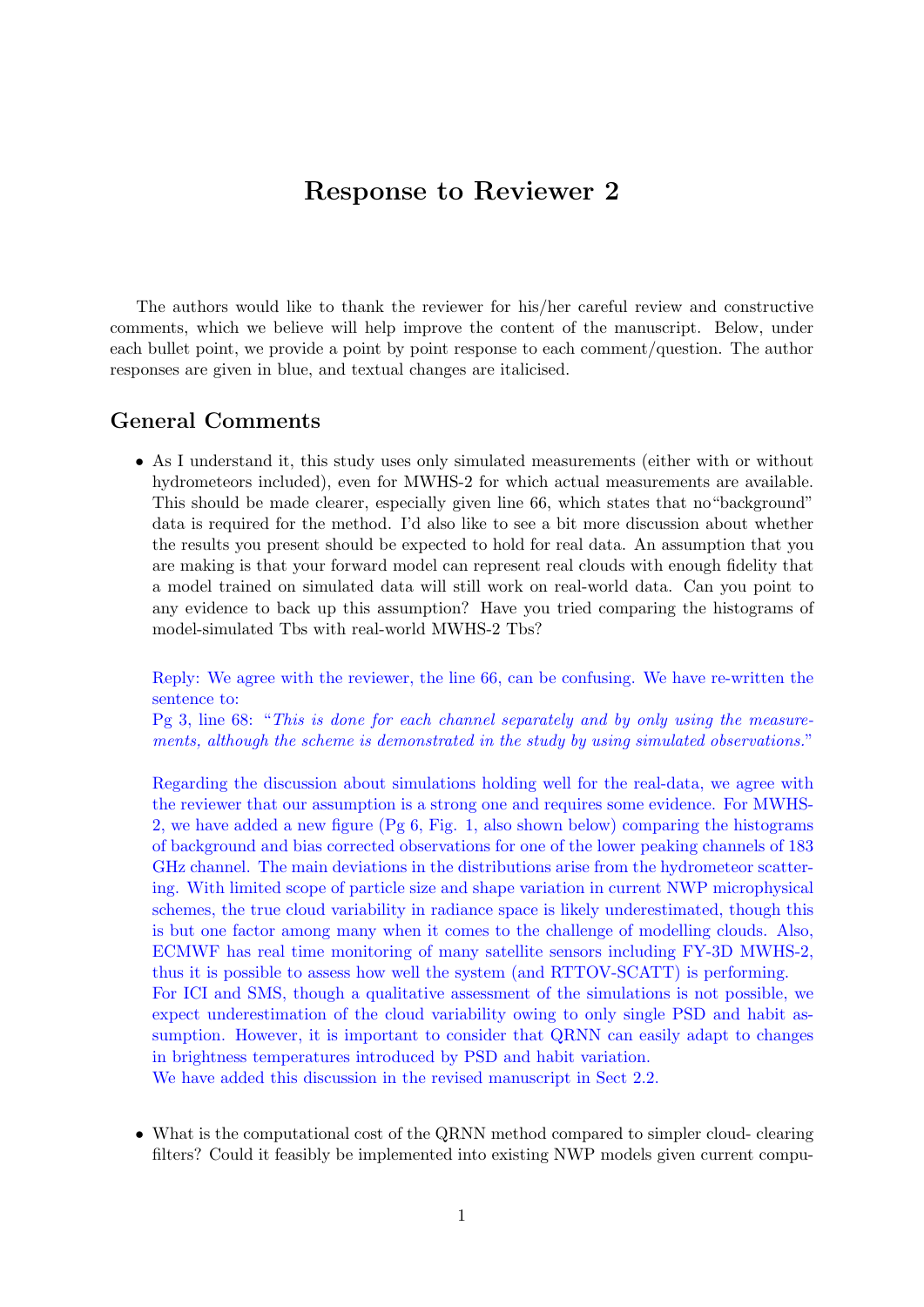

Figure 1: Probability distribution functions (PDFs) of simulated and observed brightness temperatures for MWHS-2 channel 14. The data covers latitude range 60◦ S to 60◦ N, and satellite zenith angle less than  $7.5^{\circ}$ .

tational constraints?

Reply: Although the method is probably computationally more complex than other methods based on, for example, a scattering index, we consider it unlikely that the computational cost of the scheme would be an issue in an operational context.

The only demanding part of the scheme is the training process, but it is performed offline. Evaluating the network during operational processing would require only a forward pass through the network. In the study, we employ a simple, fully-connected network architecture so that the complexity of a forward pass is dominated by a low number of matrix-vector multiplications (one for each layer the network). The matrix-vector multiplications are typically combined into matrix-matrix multiplications to evaluate the network for multiple observations in parallel. Due to the recent popularity of neural networks, highly optimized implementations of these methods are available for all common computing architectures. We also include the following text to the Conclusions.

Pg 29, Line 591: "Due to its low computational cost, implementation of this scheme should be feasible in NWP models given their computational constraints. Although the method is probably computationally more complex than existing cloud clearing methods, the demanding part of the scheme, the training, is performed offline. The operational processing only requires a forward pass through the neural network, for which highly-optimized implementations are readily available on all common computing platforms."

• Lines 135-143: Why the large difference in number of cases simulated for ICI (220 000) vs. SMS (143 000), if they are both coming from the same population of CloudSat profiles? For the training dataset, you use about 75% of total cases for MWHS-2, about 80% of cases for ICI, and about 84% of cases for SMS. Why this difference in proportions?

Reply: Yes, both ICI and SMS simulations come from same population of Cloudsat. For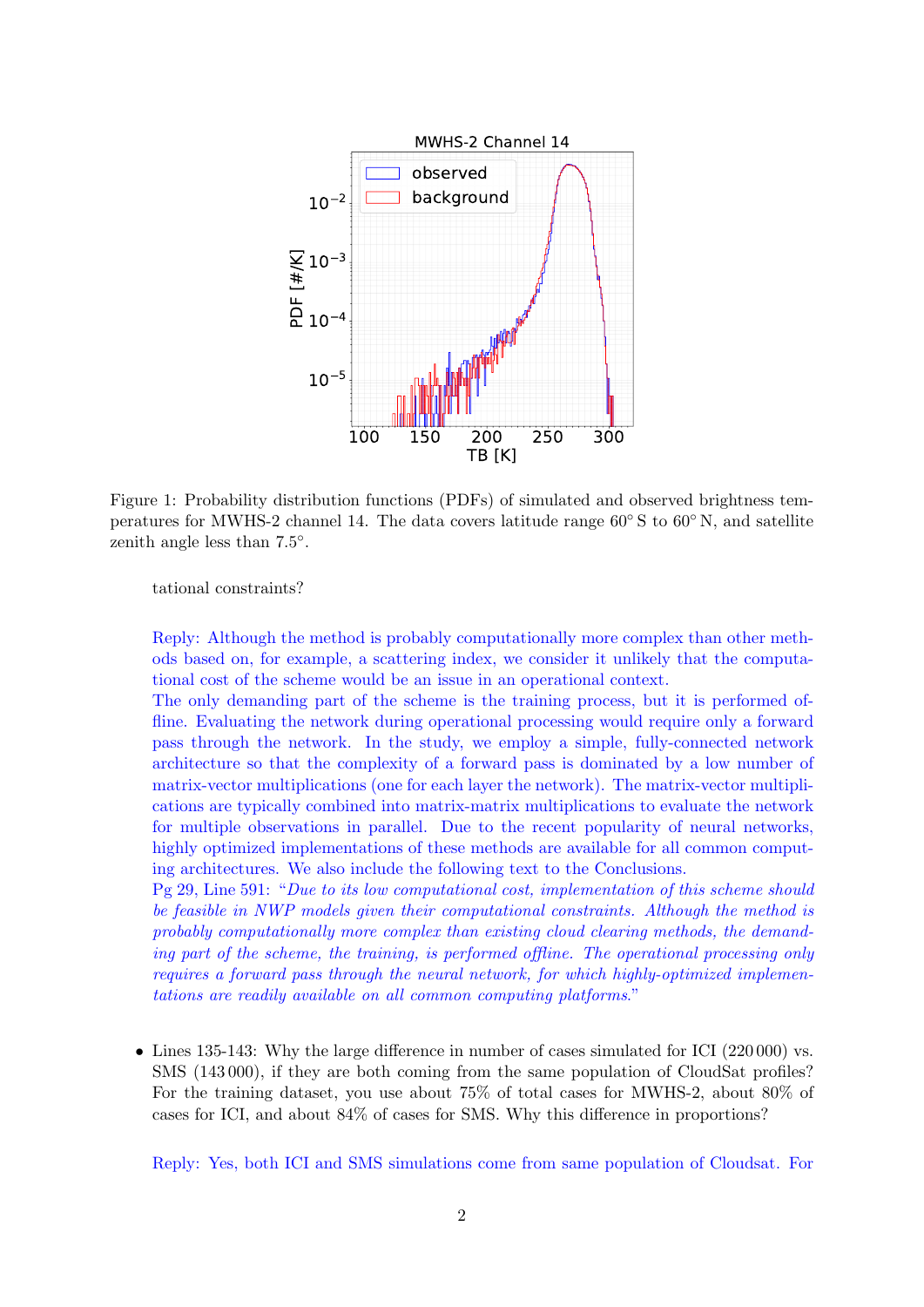SMS, we had access to a smaller database, which was used for a earlier study. Additionally, SMS has fewer channels involved so it can be handled by smaller databases.

Due to difference in sizes of the available observations, maximum possible observations were incorporated in the training data to allow cloud variability. Even with differences in the database sizes, the results show that the predicted quantiles are well calibrated for all three sensors. With a larger database, one could expect similar or even better performance.

• Line 340: "With a test dataset of 70 000 samples, we cannot represent the far wings of the distribution accurately." Couldn't one apply this same reasoning to Figures 2,3, or 8, which have density values below 10−<sup>4</sup> included?

Reply: Yes one could apply the same reasoning to the Figures 2, 3, or 8, but we prefer to show the complete distribution to emphasize that the cases with large errors occur infrequently.

• Figure 13: I wonder if there might be an easier, more concise way to evaluate whether the uncertainty intervals are properly calibrated. Namely, could you simply calculate how often the true value falls within the  $\pm 2\sigma$  uncertainty range, for each of the uncertainty bins  $(0-3K, 3-8K, 8+K)$  that you've included on the plot? If this percentage is significantly less than 95%, it would suggests that your uncertainties are too small, while if it were closer to 100% it would suggest your uncertainties are too large. Even if you don't get rid of Fig. 13, I think this would be useful information to include in the paper.

Reply: As per suggestion of the reviewer, we have included the information highlighting how well calibrated the uncertainties are. We provide the occurence percentage of true value for each uncertainty bin and add this information in Fig. 13 (also shown below, as Fig.2). For each bin considered, the true value falls in the  $\pm 2\sigma$  uncertainty range almost 94% of the time, indicating that the uncertainties are well calibrated. Only for channel I3V and the outermost bin, occcurence percentage is 88%.

These results are in line with Fig.7 and Fig.11, which also indicate that the uncertainty intervals are well calibrated.

• Lines 498-499: "... other underlying uncertainties not considered here." Whether here or elsewhere in the paper, I think you should talk a bit more about what these other uncertainties are (radiative transfer model errors should certainly be discussed), and what effects they might have on your results.

Reply: Among the errors which affect the radiative transfer calculations are underestimation of cloud variability due to limited particle size distribution (PSD) and habit variation. Other factors include neglected antenna pattern and the limitations associated with input data, both Cloudsat and ERAInterim. For example, the simulations could have tendency to be biased towards the Cloudsat geographical sampling. All these issues can contribute to mapping errors between 183 GHz and higher frequency channels. However, it is possible improve the cloud representation by incorporating PSD and habit variation, and QRNN based cloud correction can easily adapt to changes in brightness temperatures introduced by the local variability. This is not the case with all-sky data assimilation systems, which may assume only single PSD and habit combination.